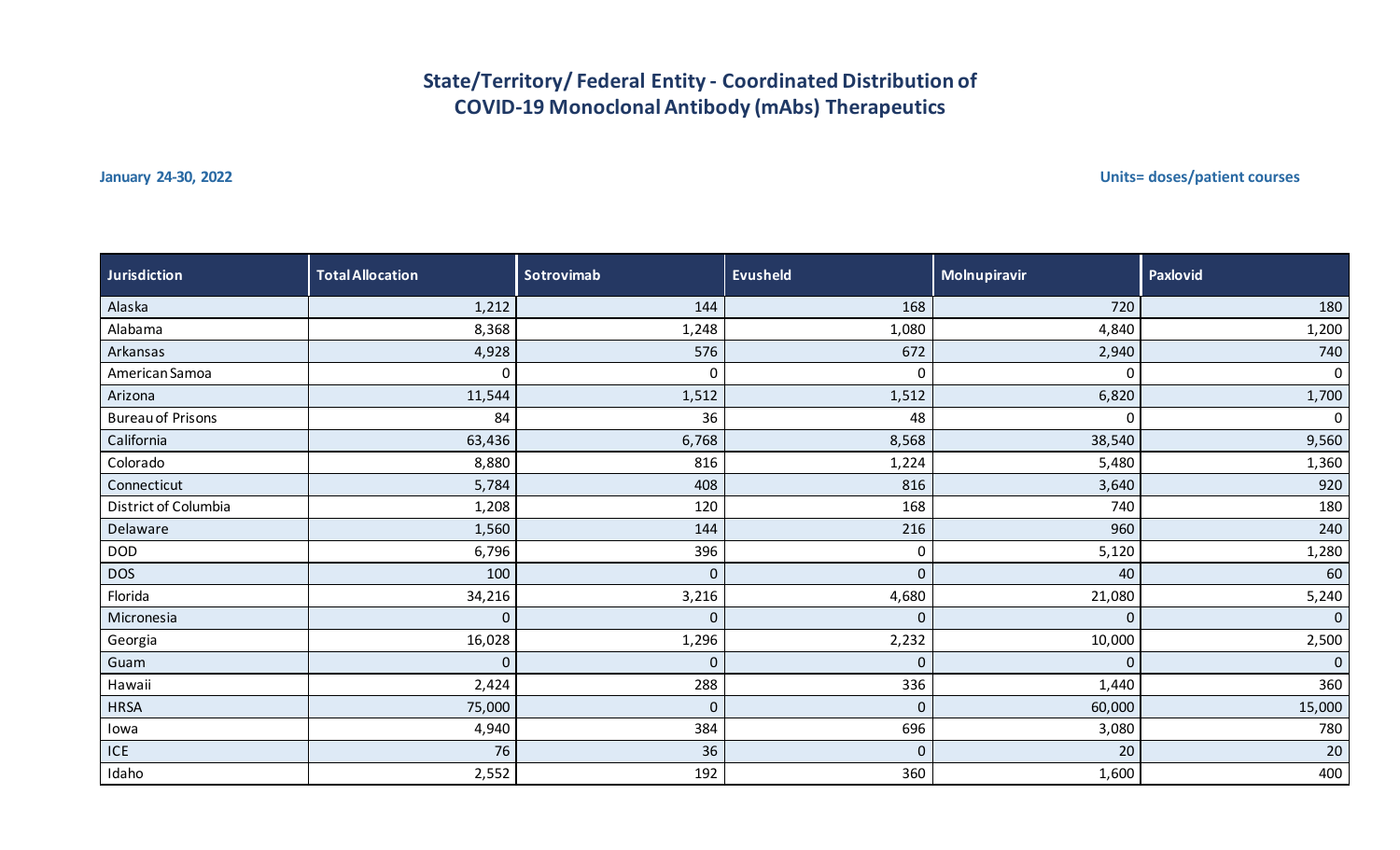| <b>Jurisdiction</b>      | <b>Total Allocation</b> | Sotrovimab  | <b>Evusheld</b> | Molnupiravir | <b>Paxlovid</b> |
|--------------------------|-------------------------|-------------|-----------------|--------------|-----------------|
| <b>IHS</b>               | 5,400                   | 1,500       | 600             | 2,640        | 660             |
| Illinois                 | 20,496                  | 1,824       | 2,832           | 12,680       | 3,160           |
| Indiana                  | 10,592                  | 1,008       | 1,464           | 6,500        | 1,620           |
| Kansas                   | 4,720                   | 576         | 624             | 2,820        | 700             |
| Kentucky                 | 7,348                   | 864         | 984             | 4,400        | 1,100           |
| Louisiana                | 7,404                   | 672         | 1,032           | 4,560        | 1,140           |
| Massachusetts            | 11,356                  | 1,056       | 1,560           | 7,000        | 1,740           |
| Maryland                 | 9,304                   | 480         | 1,344           | 5,980        | 1,500           |
| Maine                    | 2,192                   | 120         | 312             | 1,400        | 360             |
| Marshall Island          | $\mathbf 0$             | $\mathbf 0$ | 0               | $\Omega$     | $\mathbf 0$     |
| Michigan                 | 16,016                  | 1,368       | 2,208           | 9,960        | 2,480           |
| Minnesota                | 8,816                   | 792         | 1,224           | 5,440        | 1,360           |
| Missouri                 | 9,748                   | 864         | 1,344           | 6,040        | 1,500           |
| Northern Mariana Islands | $\mathbf 0$             | $\mathbf 0$ | 0               | $\Omega$     | $\mathbf 0$     |
| Mississippi              | 4,788                   | 480         | 648             | 2,920        | 740             |
| Montana                  | 1,680                   | 120         | 240             | 1,060        | 260             |
| North Carolina           | 16,728                  | 1,872       | 2,256           | 10,080       | 2,520           |
| North Dakota             | 1,272                   | 144         | 168             | 760          | 200             |
| Nebraska                 | 2,996                   | 288         | 408             | 1,840        | 460             |
| New Hampshire            | 2,288                   | 216         | 312             | 1,400        | 360             |
| <b>NIH</b>               | 140                     | 24          | 96              | $\Omega$     | 20              |
| New Jersey               | 14,008                  | 960         | 1,968           | 8,860        | 2,220           |
| <b>New Mexico</b>        | 3,396                   | 360         | 456             | 2,060        | 520             |
| Nevada                   | 4,892                   | 624         | 648             | 2,900        | 720             |
| New York                 | 31,572                  | 2,376       | 4,416           | 19,840       | 4,940           |
| Ohio                     | 18,544                  | 1,536       | 2,568           | 11,560       | 2,880           |
| Oklahoma                 | 6,128                   | 504         | 864             | 3,800        | 960             |